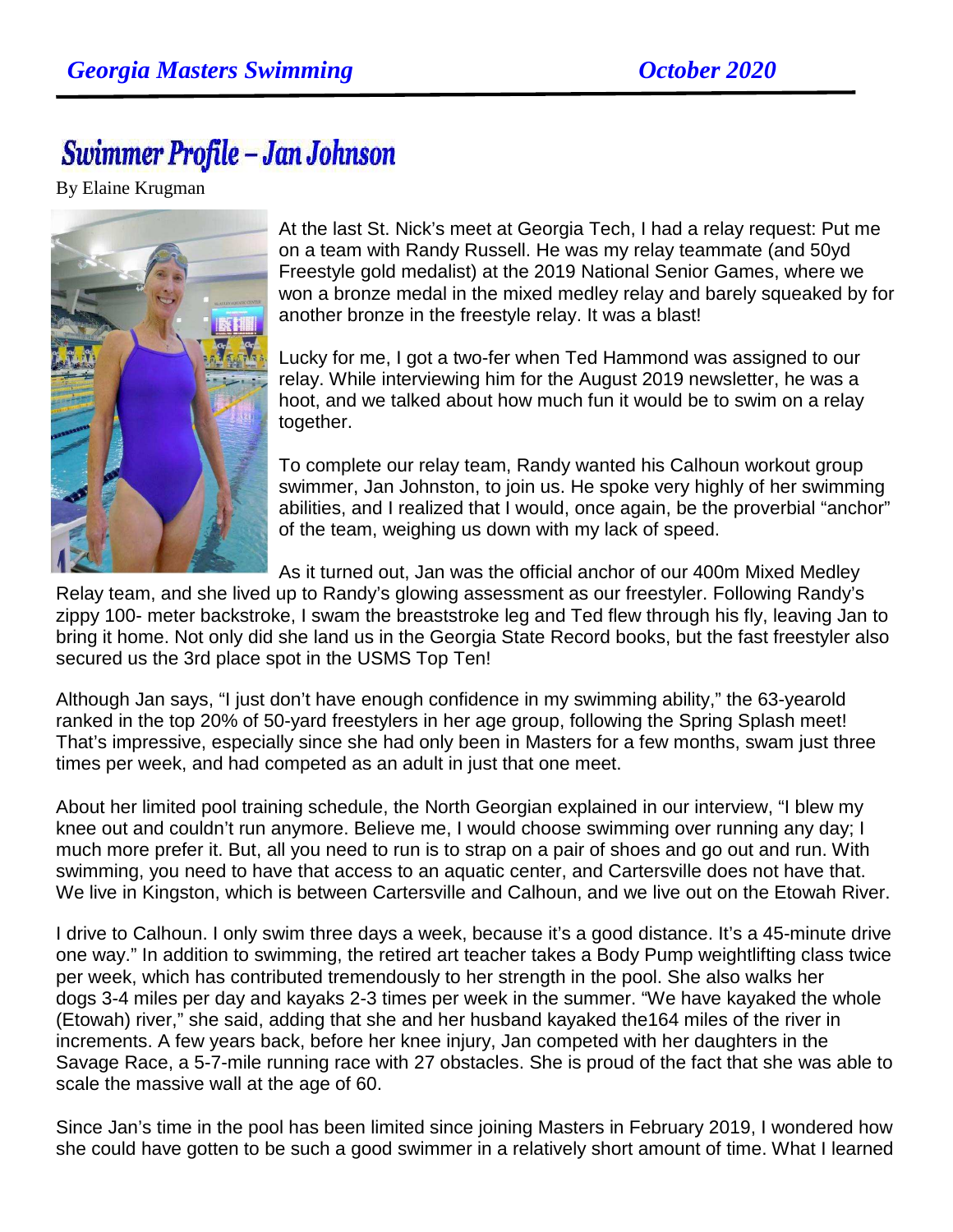about Jan is something she has in common with most of the fast swimmers I have profiled or met during my ten years in USMS: Even though she hadn't trained in the pool for many years, she swam competitively as a child.

The native Georgian grew up in Dekalb and swam with the Dynamo Swim Club along with her brother and sister. But, less than a year later, her brother's near-fatality in the pool ended the family's swim club experience. As Jan explained, "We were on Dynamo maybe a year—I don't think we were there for a whole season. My older brother had a seizure in the pool, and it was horrible. We were in Northside hospital in our swim suits while they were trying to revive him. We had no idea he had epilepsy. And, if it hadn't been for the last kid… he saw my brother on the bottom of the pool. They pulled him out, and at the time, they thought he had hyperventilated, but in actuality, he had a grand mal seizure. When that happened, my mom pulled us off [the team] and said, 'That's it!' It wasn't Dynamo's fault; it was just a freak accident."

Jan had developed an excellent swimming base during her short time with Dynamo, though, so she was able to build on it during her stint in high school summer league swimming. "As a kid, I was pretty good as a summer leaguer," she said, adding that she won the county in butterfly and freestyle. It turned out to be Jan's only other swimming experience before quitting and switching to running, following high school graduation. Then, two years ago, after her knee injury, she joined the Calhoun Aquatic Center. After one year of swimming on her own, Jan joined USMS when Randy Russell formed a Masters workout group there.

The new Masters swimmer hadn't intended on returning to competition, but, "I was kind of talked into it by Randy," Jan said with a laugh about participating in the 2019 Spring Splash, at Georgia Tech, and then returning to the same pool to swim at the St. Nick's meet.

Even after Jan's swimming accomplishments, the fast freestyler still feels she lacks the confidence in her abilities, though. "I have really never been trained because in summer league high school, they don't train like USA (Swimming) does. You're trained under USA year-round. They're going to assign your strokes, train the right technique, and I never really got that. I'm really lacking in back and breast. I just don't have it. I know I'm legal in what I do, but I don't have the technique that you need. I don't have that muscle memory that you need for the right technique… When I started getting back into [swimming], I was like, I'm not good; I suck! And now, I'm like, well, I'm just going to do the best I can do," she said.

"Part of me thinks, I wish as a kid I had swum [USA Swimming] all my life; I would be so much better. But, it is what it is. I enjoy the sport, and that's what matters."

Jan especially enjoys swimming freestyle and butterfly, the two strokes that have always come naturally to her. As she says about the other two competitive strokes, "I want to get a decent breaststroke, and I want to try and get a decent backstroke, even though I hate not looking where I'm going. I want to have a nice stroke."

As Jan works towards her goals, the determined swimmer gives credit to Randy Russell for the strides she has made. "Randy has helped more than anything. Having a coach telling you what you're doing wrong and what to work on."

Time constraints, though, prevent Jan from progressing as fast and as far as she would prefer. "I don't think I have enough time to put into being as good as I would like to be. It's a commitment. I'm the kind of person that if I'm going to do something well, I need time to put into it."

Jan is enjoying the time she is spending in the pool, though. What about swimming does she like the most? "I can eat all I want!" she laughed. "And, I like the way I feel when I get out of the